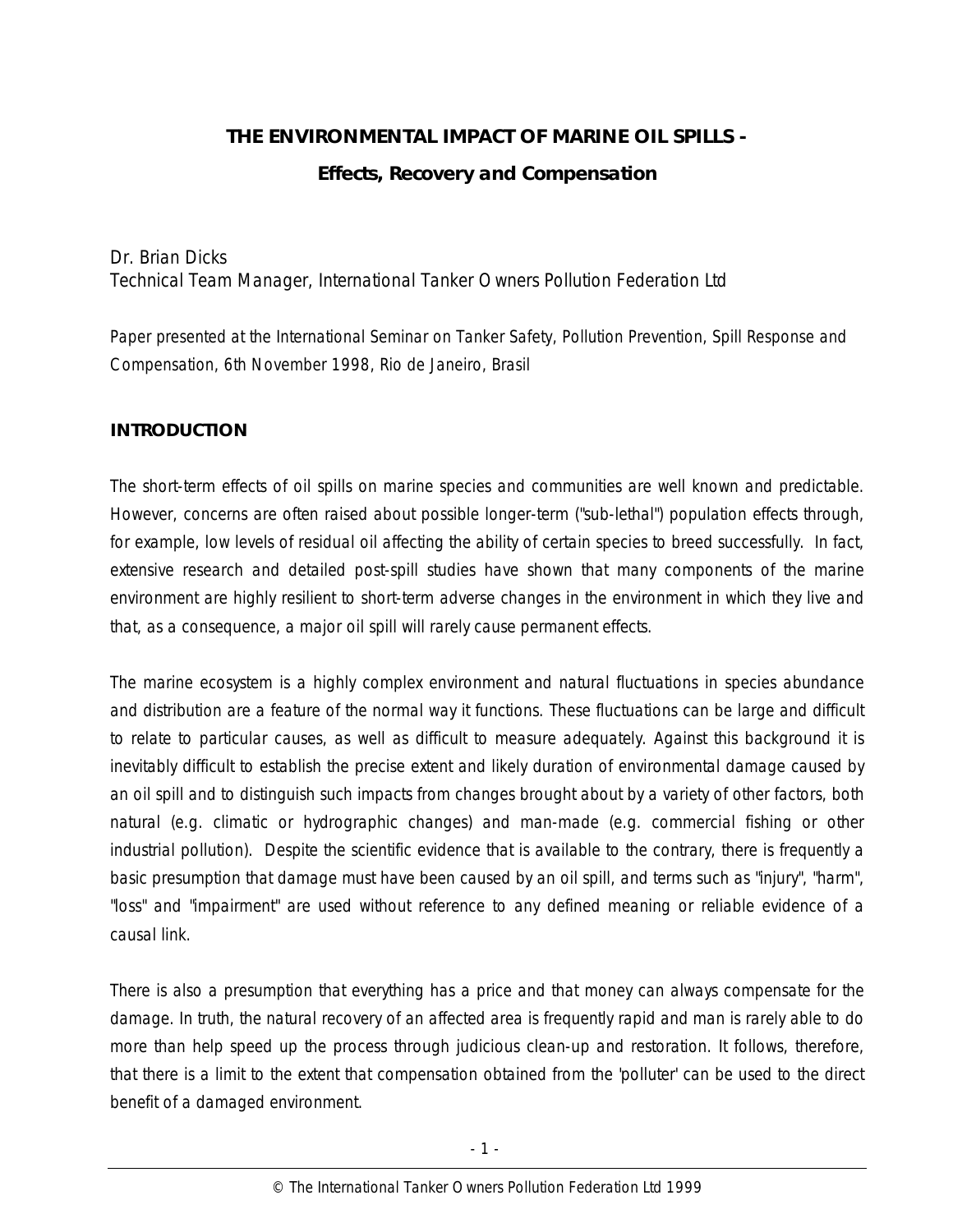This paper briefly summarises the impact of oil spills on different components of the marine environment, as well as the potential for natural recovery and man-made restoration/re-instatement measures, as envisaged under the international compensation Conventions.

## **BIOLOGICAL IMPACTS AND THE RECOVERY PROCESS**

## **Impacts**

The environmental impact of oil spills has been extensively researched over the past 30 years and a considerable amount has been learnt about the nature and duration of such effects. As a result, our predictive capability is probably better for oil spills than for many other types of marine pollutant.

The range of biological impacts after an oil spill can encompass:

- Physical and chemical alteration of natural habitats, e.g. resulting from oil incorporation into sediments;
- Physical smothering effects on flora and fauna;
- Lethal or sub-lethal toxic effects on flora and fauna;
- Changes in biological communities resulting from oil effects on key organisms, e.g. increased abundance of intertidal algae following death of limpets which normally graze the algae.

More detailed consideration is given to impacts on a range of habitats and species later in this paper.

# **Recovery**

The seriousness of oil spill impacts is primarily related to the speed of recovery of the damaged habitats and species. However, misunderstandings often arise because of the use of different criteria to determine recovery. Given the difficulties of knowing exactly what pre-spill conditions were, and how to interpret them in the face of natural ecological fluctuations and trends, it is unrealistic to define recovery as a return to pre-spill conditions. The following definition developed by a group of independent scientists takes these problems into account:

 "Recovery is marked by the re-establishment of a healthy biological community in which the plants and animals characteristic of that community are present and functioning normally. It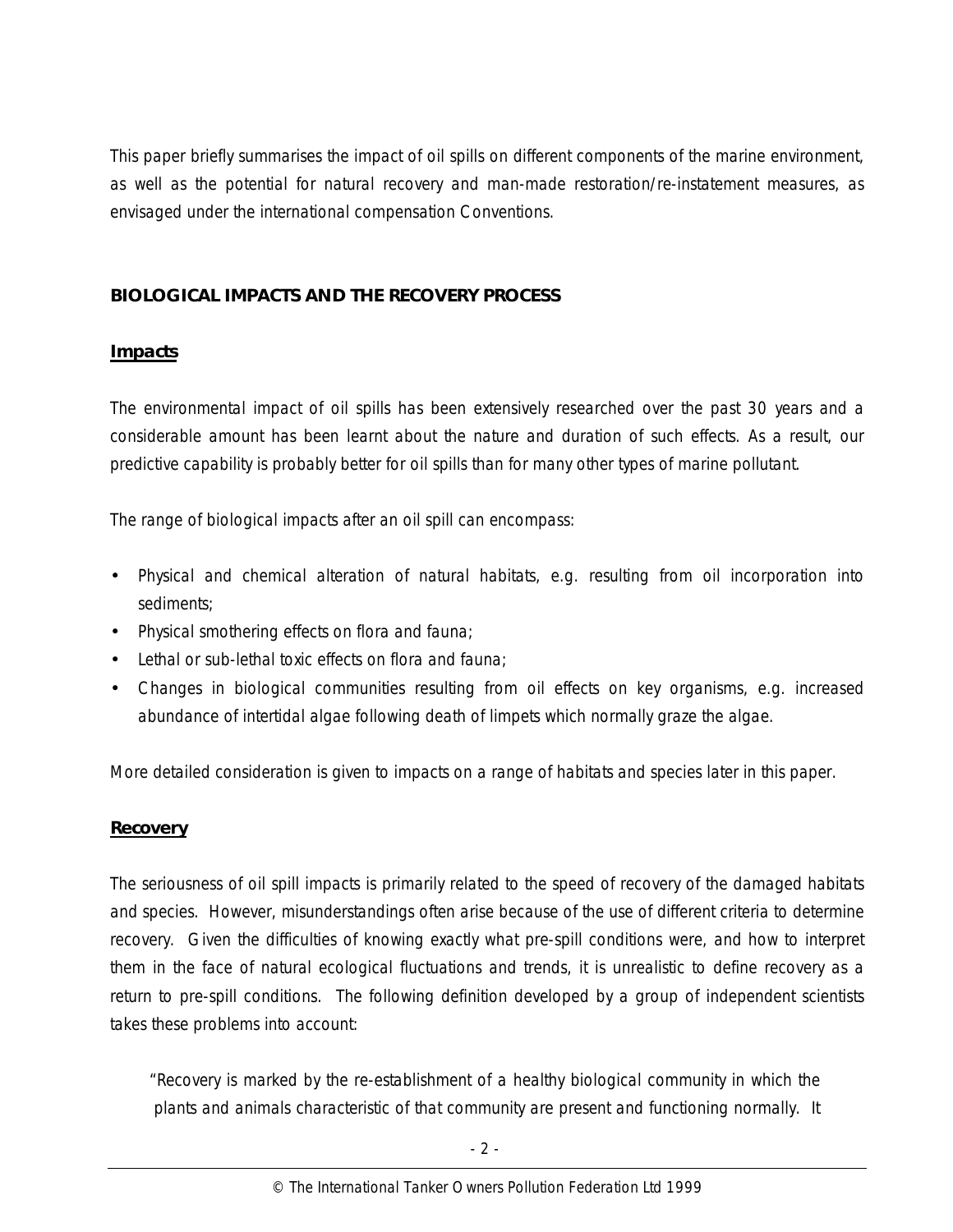may not have the same composition or age structure as that which was present before the damage, and will continue to show further change and development. It is impossible to say whether an ecosystem that has recovered from an oil spill is the same as, or different from, that which would have persisted in the absence of the spill."

Recovery depends upon both removal of oil which is toxic or physically smothering, and biological processes, e.g. settlement of larvae and growth of seedlings. Whilst clean-up is normally the first step in the recovery process, complete removal of all oil is not necessary - there are many examples of recovery progressing in the presence of weathered oil residues.

Whatever the extent of damage, the reproductive success of the survivors, as well as the influx of eggs, juveniles or adults from unaffected areas underpins the recovery process. Many marine species produce vast numbers of eggs and larvae which are widely distributed in the plankton by currents. This is a strategy to overcome high rates of natural mortality (sometimes reaching 99.99%). The number of eggs and larvae which survive and eventually develop into adults is therefore normally very low, but this overproduction strategy ensures that there is a considerable reservoir for the colonisation of new areas and the replacement of adults which have been killed as a result of short-term unfavourable conditions.

On the other hand, species which are long-lived, slow to breed and which produce few offspring may take many years to recover from the effects of a short-term adverse change in their environment, even though they too may have in-built compensatory mechanisms (e.g. some species of seabirds have been shown to mature earlier and to have extra broods after a period of population decline). As with shortlived species, migration of adults and juveniles from neighbouring areas which have escaped the unfavourable conditions frequently enhance the recovery process.

#### **Factors that Determine Seriousness of Impact and Speed of Recovery**

Factors which have proved to be important in determining oil spill impacts and subsequent recovery rates include oil type; oil loading (the thickness of deposits on the shore); local geography, climate and season; the biological and physical characteristics of the area; relative sensitivity of species and biological communities; and type of clean-up response.

*Type of oil*

Different crude oils and oil products vary widely in their physical and chemical properties. Severe toxic effects are generally associated with hydrocarbons with low boiling points (particularly aromatics)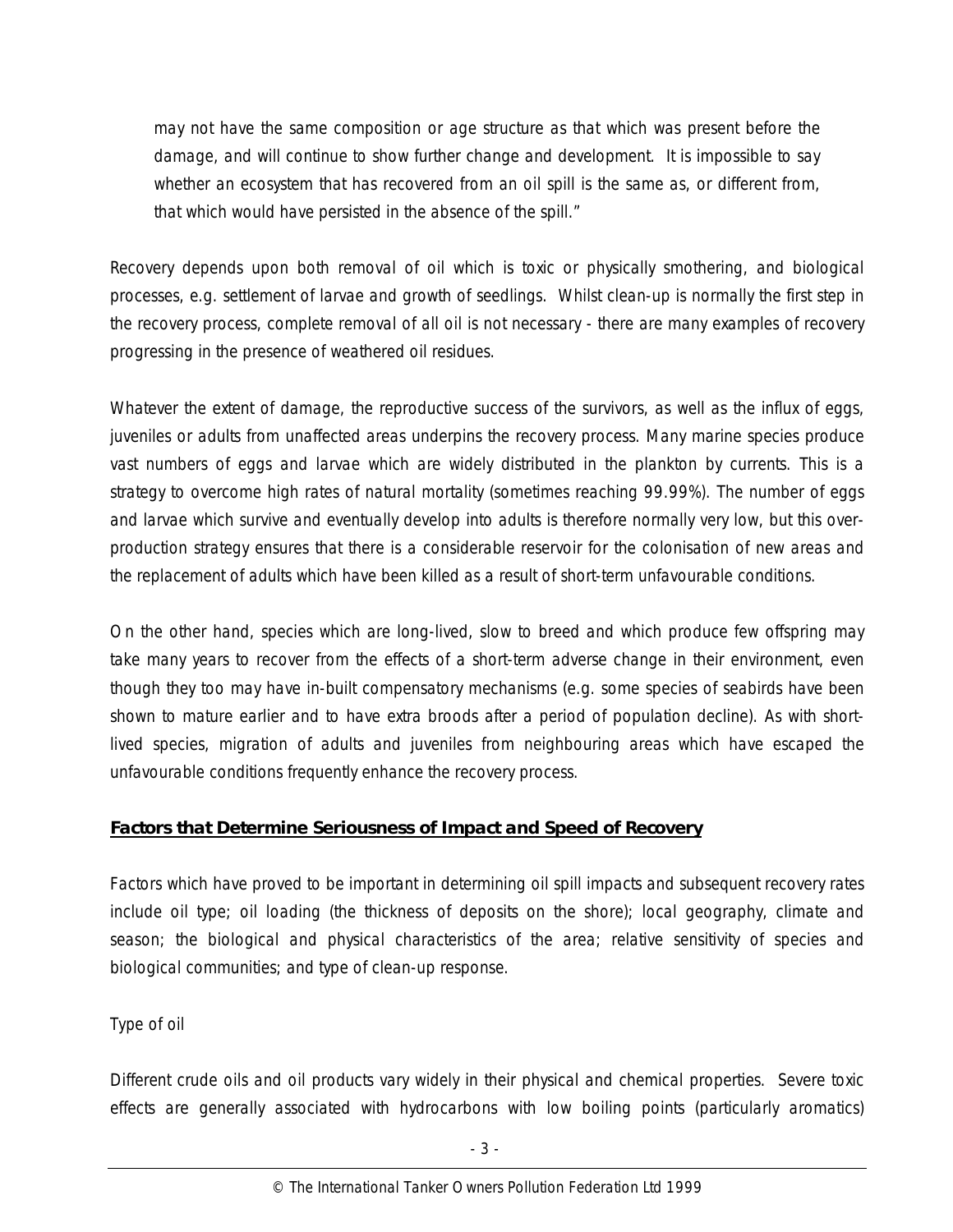because these hydrocarbons are most likely to penetrate and disrupt cell membranes. The greatest toxic damage will therefore tend to be caused by spills of light oil (e.g. gasoline) or 'fresh' crude. However, the most toxic components are also those that evaporate and disperse into the atmosphere most rapidly once the oil is released and so any toxic effects on marine life are likely to be highly localised and short lived.

Spills of viscous heavy oils, such as some crudes and heavy fuel oil, may blanket areas of shore and kill organisms primarily through smothering (a physical effect) rather than through acute toxic effects. This is also the case with viscous water-in-oil emulsion ("mousse"). If thick layers of oil or mousse are not cleaned up they may incorporate sand, gravel and stones and harden into relatively persistent asphalt pavements.

#### *Biological characteristics of the area*

Open waters of the oceans and the associated pelagic and seabed communities have rarely shown any impact from spills. The high dilution potential that this habitat provides is a major mitigating factor. Even though laboratory research has shown that planktonic organisms which live in surface waters can be variously affected by oil, no long-term effects have been demonstrated due to their huge regenerative potential, as well as immigration from outside the affected area. This regenerative potential is fundamental to the important role the plankton plays in the food chains of the world's seas and oceans.

Concerns are often expressed about the effects of spills on fish and shellfish eggs and larvae which are found in the plankton, especially as their sensitivity to oil pollution has been demonstrated in laboratory toxicity tests. However, there is no definitive evidence that oil induced mortalities of fish and shellfish eggs and larvae in the open sea have resulted in significant effects on future adult populations. This is not surprising because oil-induced mortalities of eggs or young life stages are often of little significance compared with huge natural losses each year (e.g. through predation, temperature changes or storms).

Probably the most vulnerable of the organisms which use open waters are sea birds, which are easily harmed or killed by floating slicks. Although oil ingested during preening may be lethal, the most common cause of death is from drowning, starvation and loss of body heat following damage to plumage by oil. Nevertheless, research has rarely shown any detectable impact from spills on breeding populations, even when mortalities from oil contamination are known to have been high. Shore birds, notably waders, are also at risk though are less likely to become seriously and lethally oiled than seabirds that live and feed on the open sea.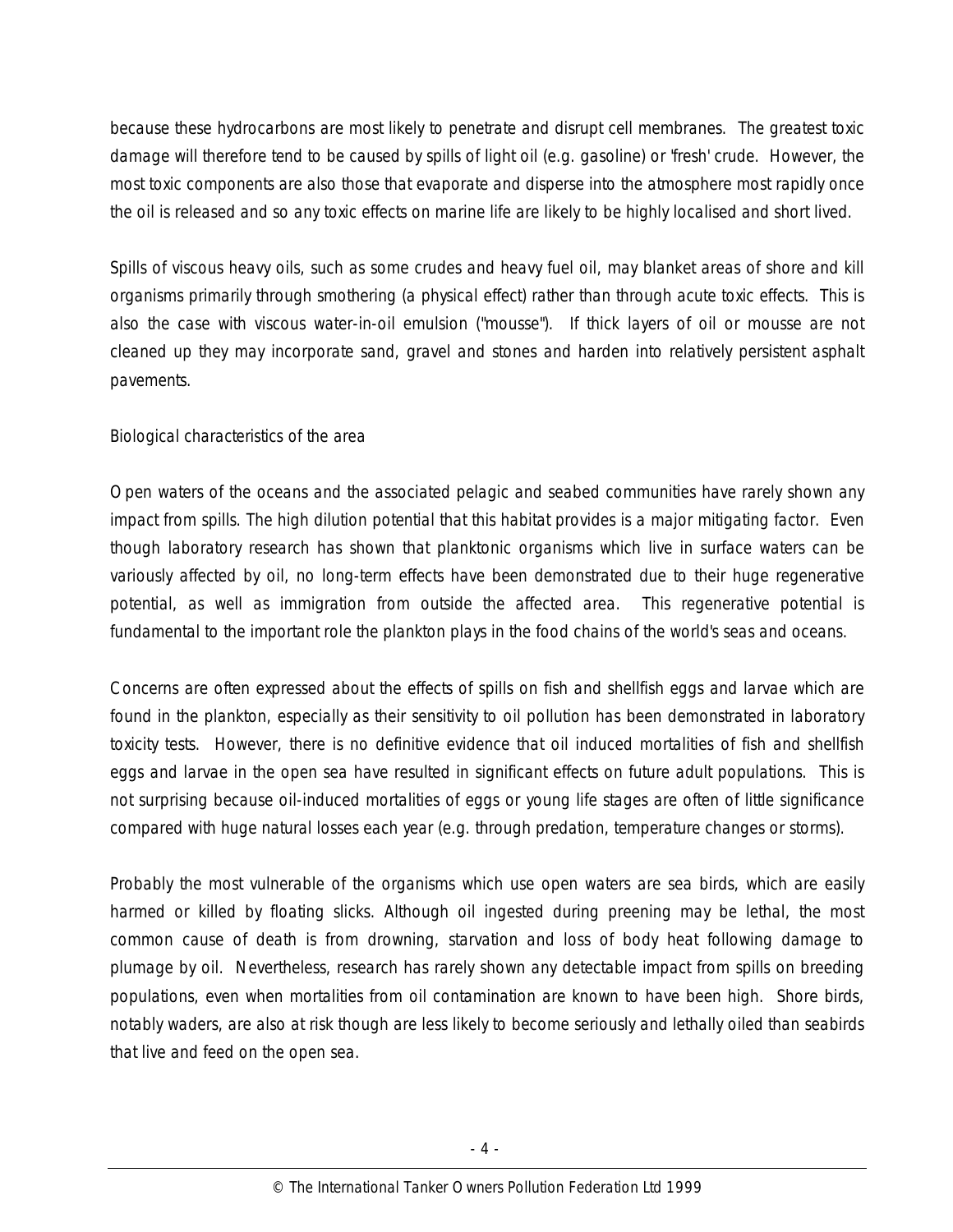Whales, dolphins and seals in the open sea are not particularly at risk from oil spills. Marine mammals that breed on shorelines are, however, more likely to encounter oil. Species at particular risk are those which rely on fur for conservation of body heat (e.g. otters). If the fur becomes matted with oil, they cannot regulate their body heat and may die from hypothermia or overheating.

Shorelines, more than any other part of the marine environment, are exposed to the effects of oil as this is where it naturally tends to accumulate. The degree of oil retention by a shore considerably affects the short-term impact and duration of damage. Retention depends upon the condition of the oil and beach type e.g. rock, sand, shingle, mud flats. More viscous oils tend to be retained in greater quantities as surface accumulations than less viscous oils. Broken, uneven and gently sloping shorelines with a large tidal range can hold more oil than steep, smooth shores with a small tidal range.

Rocky and sandy shores which are exposed to wave action and the scouring effects of tidal currents are amongst habitats which are most resilient to the effects of a spill, and they tend to self-clean relatively rapidly. These shorelines often have communities of highly adapted species, especially grazers and filterfeeders. If grazers are killed by oil, seaweeds rapidly settle, followed by a slow return of grazers by recolonisation and new recruitment. Recovery to an apparently normal balance is often achieved in 1 - 5 years, but the complete re-establishment of a shore can take many years in extreme situations where very large areas are affected or where species are close to the limits of their geographical range and recolonisation proves to be slow.

If sediments are penetrated by the oil, then considerable quantities may be held and the likelihood of long-term retention and longer-term impacts is greatly increased. However, the more viscous nature of weathered oils may result in reduced penetration compared to fresh, less viscous crudes.

Fine sediments (fine sands and mud) are usually found in more sheltered areas, and tend to be highly productive, particularly in estuaries. They support large populations of migrating birds as well as shell fisheries, and also function as nursery areas for some species. Whilst oil can exert immediate toxic and smothering effects, penetration of the oil to deeper layers is rare, especially if sediments remain waterlogged during low tide. However, there have been cases of oil penetrating into animal burrows, and once oil is incorporated within the sediment it can delay natural recovery.

In fine sediment areas the upper shore fringe is often dominated by saltmarsh which, although generally only temporarily harmed by single oilings, can take more than 10 years to recover if damaged through repeated oilings. However, long-term damage is more usually the result of using inappropriate clean-up techniques than as a direct consequence of oiling. In tropical regions, mangrove swamps become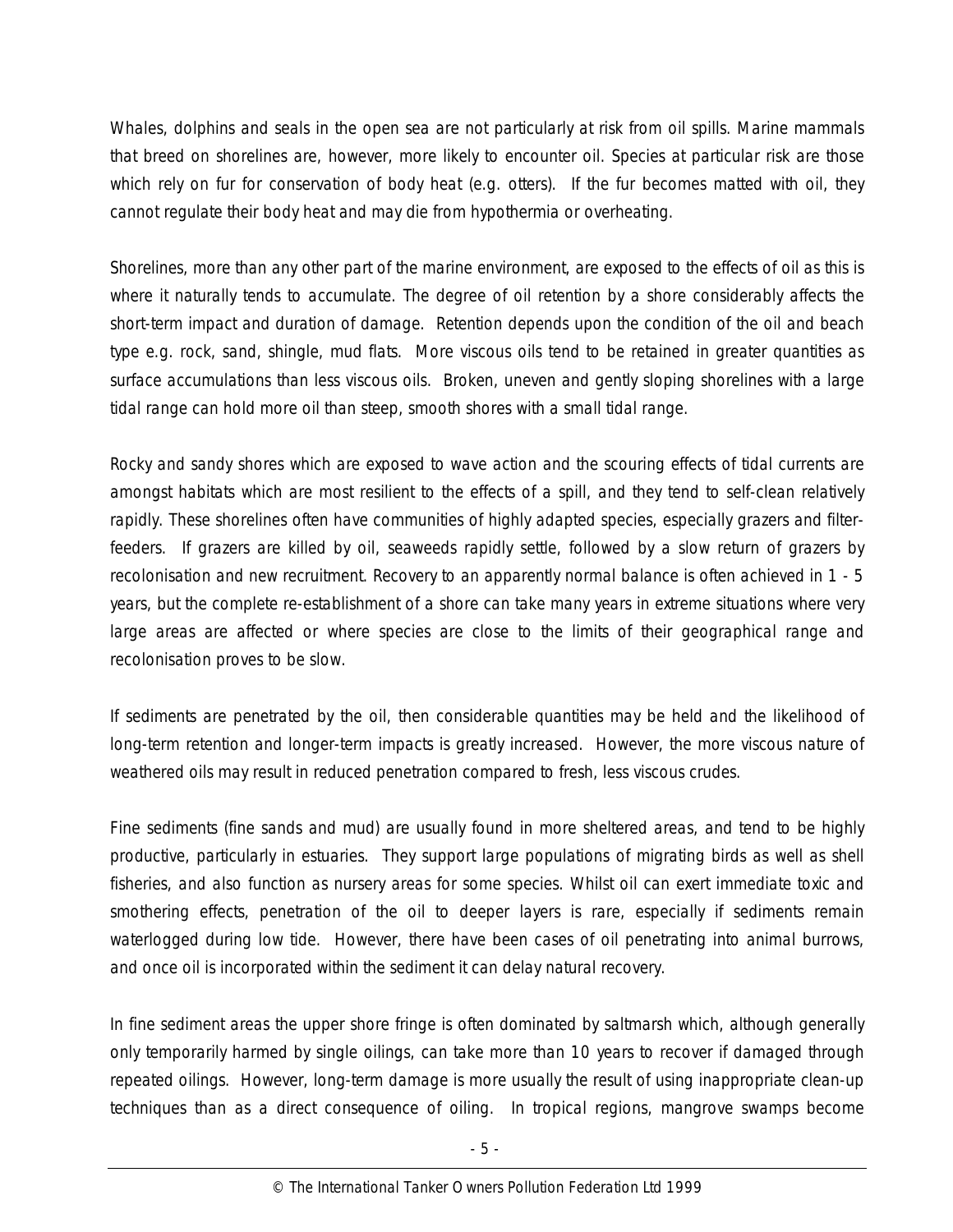established in preference to saltmarshes, and are an extremely rich and diverse habitat, important in coastal defence and for their high biological productivity. The trees which provide the structure of this community are easily harmed if oil coats their breathing roots or if toxic oils penetrate sediments. Where oiling is heavy and high mortality follows, natural recovery can take several decades. Like saltmarsh, they can be easily damaged by inappropriate attempts at cleaning, and scientific evidence suggests they are usually best left undisturbed.

## *Time of year/season*

The effects of a spill may vary markedly between winter and summer. Winter oiling of a saltmarsh may have little effect on the above-ground parts of plants as many naturally die-back at that time of year. However, oil can affect over-wintering seeds and reduce germination in the spring. In spring or summer oil can damage new growth and may cause a marked reduction of flowering if plants are oiled when the flower buds are developing. Even though there may be good vegetative recovery, there is loss of seed production for that year.

According to season, vulnerable groups of birds or mammals may be congregated (perhaps with young ones) at breeding colonies, and fish and shellfish may be spawning in shallow nearshore waters. Winter months may see large groups of migratory waders and sea ducks feeding in estuaries and coastal areas. At such times the effects of a spill can be considerably increased.

#### *Clean-up*

According to circumstances, clean-up efforts can decrease or increase damage. Decisions frequently have to be made between different, conflicting environmental concerns, or between environmental and economic concerns. Weighing up the advantages and disadvantages of any clean-up method is known as net environmental benefit analysis, and this should be considered as part of the contingency planning process. In many cases, the predicted natural cleaning times may be acceptable, either because they are short, or because, even if long, no net environmental benefit can be predicted by human intervention.

## **COMPENSATION FOR ENVIRONMENTAL DAMAGE**

Victims of oil spills from tankers benefit from having access to an international system of compensation that has been in place for some 25 years and is based on the Civil Liability and Fund Conventions. These Conventions are described in another paper by Mr Måns Jacobsson, Director of the International Oil Pollution Compensation Funds. This system remains unique in the field of marine environmental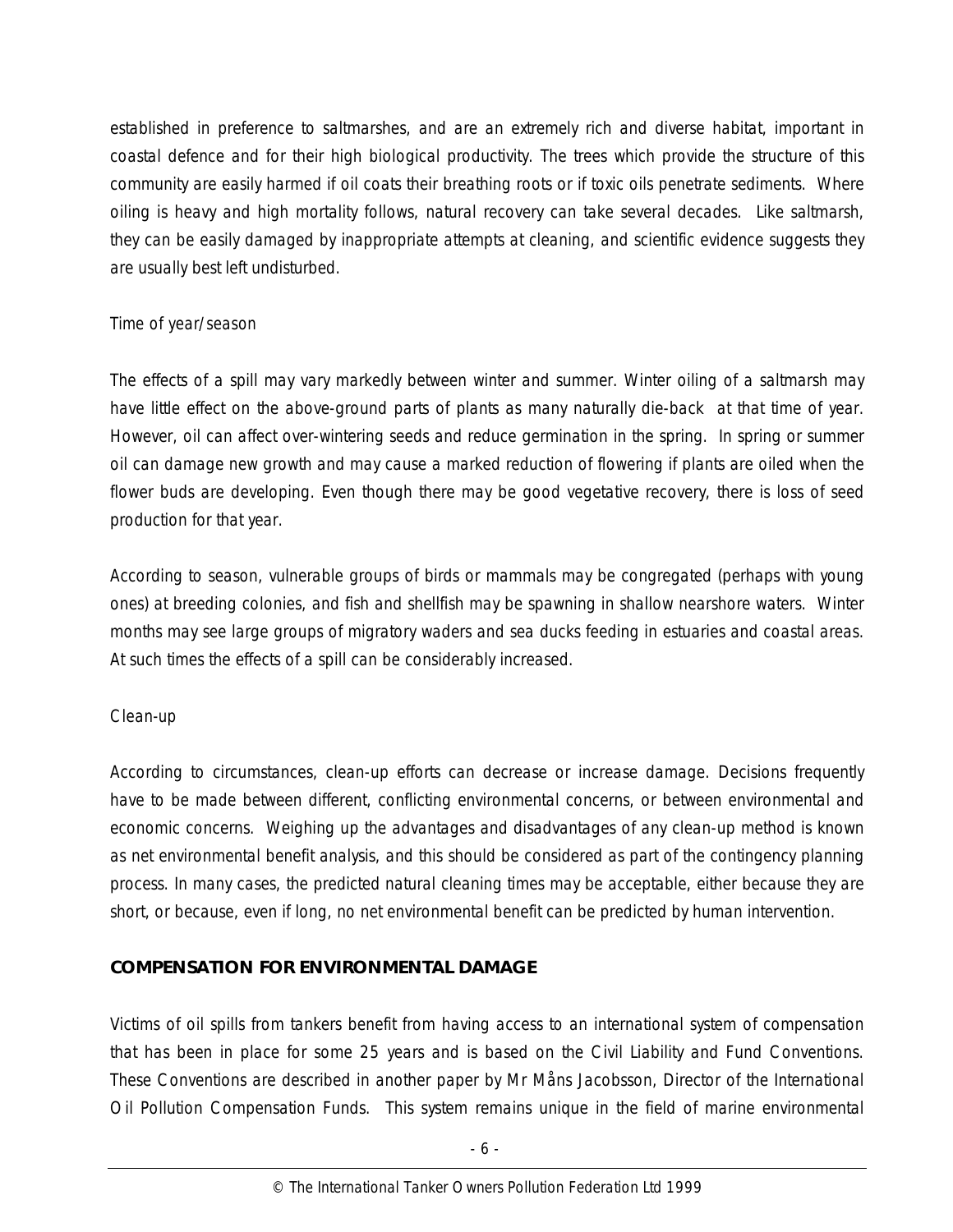pollution and ensures that those who incur costs or suffer financial loss as a result of an oil spill from a tanker can be promptly compensated.

It is important to note that the principle of compensation is to ensure that claimants are left in the same financial position as they would have been had the oil spill not occurred. This poses a potential problem in the case of damage to natural resources that are not commercially exploited. This has resulted in some groups resorting to abstract calculations using a formulaic approach that attempts to ascribe monetary or market values to those sectors of the marine environment that have allegedly been damaged by a spill.

Whilst it is clear that oil spills can cause environmental damage and that some characteristics of a spill may appear to be relatively easy to measure or quantify (e.g. the type of oil and amount spilled), it is impossible to extrapolate to the nature and extent of damage that will be caused. Because of the interactions of a great number of factors, two spills in the same place will have very different environmental consequences depending, for example, on the time of year, weather conditions and success of the clean-up.

By attempting to oversimplify a very complex and changing situation, the drafters of formulae simply end up with a 'product' that may be easy to implement but that is neither scientific nor bears any relation to the true effects of oil spills on the environment, and takes no account of the speed of natural recovery. Attempting to attach a monetary value to this distorted image of reality leads to inconsistencies and injustices and the impression that the main desire is to penalise the 'polluter', with any funds so generated usually being channelled into unrelated activities. Given that the Civil Liability and Fund Conventions require compensation to be paid regardless of fault on the part of the tanker owner, it is inconsistent that attempts should also be made under the system to penalise the same parties for damages that do not affect the financial well-being of individual claimants.

The Civil Liability and Fund Conventions do, however, provide a more direct and rational approach to the problem of compensating for damage to the environment by following the principle of economic loss, in this case resulting from restoration or re-instatement measures. This is a concept that is based on realworld economics and which is designed to benefit the damaged environment. It also provides a realistic alternative to a problem which might otherwise become highly divisive, as well as damaging to the interests of those who have suffered real economic loss.

Restoration of a damaged environment is clearly an extension of clean-up and requires positive steps to encourage natural recovery, especially in some specific instances where such recovery would otherwise